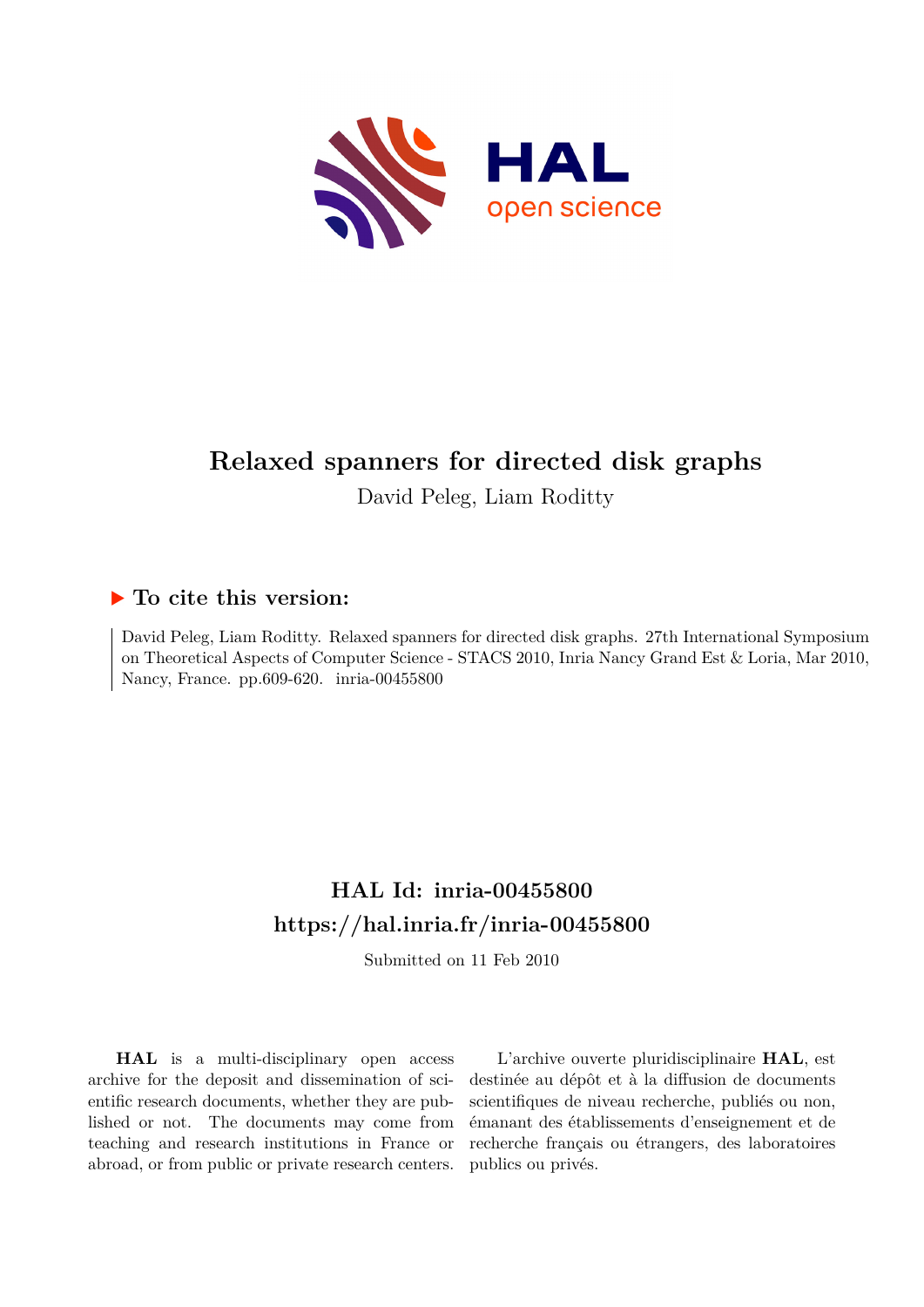### RELAXED SPANNERS FOR DIRECTED DISK GRAPHS

DAVID PELEG<sup>1</sup> AND LIAM RODITTY<sup>2</sup>

<sup>1</sup> Department of Computer Science and Applied Mathematics, The Weizmann Institute of Science, Rehovot 76100, Israel *E-mail address*: david.peleg@weizmann.ac.il

<sup>2</sup> Department of Computer Science, Bar-Ilan University, Ramat-Gan 52900, Israel *E-mail address*: liamr@macs.biu.ac.il

ABSTRACT. Let  $(V, \delta)$  be a finite metric space, where V is a set of n points and  $\delta$  is a distance function defined for these points. Assume that  $(V, \delta)$  has a constant doubling dimension d and assume that each point  $p \in V$  has a disk of radius  $r(p)$  around it. The disk graph that corresponds to V and  $r(\cdot)$  is a *directed* graph  $I(V, E, r)$ , whose vertices are the points of V and whose edge set includes a directed edge from p to q if  $\delta(p,q) \leq r(p)$ . In [8] we presented an algorithm for constructing a  $(1+\epsilon)$ -spanner of size  $O(n/\epsilon^d \log M)$ , where M is the maximal radius  $r(p)$ . The current paper presents two results. The first shows that the spanner of [8] is essentially optimal, i.e., for metrics of constant doubling dimension it is not possible to guarantee a spanner whose size is independent of  $M$ . The second result shows that by slightly relaxing the requirements and allowing a small perturbation of the radius assignment, considerably better spanners can be constructed. In particular, we show that if it is allowed to use edges of the disk graph  $I(V, E, r_{1+\epsilon})$ , where  $r_{1+\epsilon}(p) = (1+\epsilon) \cdot r(p)$ for every  $p \in V$ , then it is possible to get a  $(1 + \epsilon)$ -spanner of size  $O(n/\epsilon^d)$  for  $I(V, E, r)$ . Our algorithm is simple and can be implemented efficiently.

### Introduction

This paper concerns efficient constructions of spanners for disk graphs, an important family of directed graphs. A *spanner* is essentially a skeleton of the graph, namely, a sparse spanning subgraph that faithfully represents distances. Formally, a subgraph  $H$  of a graph G is a t-spanner of G if  $\delta_H(u, v) \le t \cdot \delta_G(u, v)$  for every two nodes u and v, where  $\delta_{G'}(u, v)$ denotes the distance between u and v in  $G'$ . We refer to t as the *stretch factor* of the spanner. Graph spanners have received considerable attention over the last two decades, and were used implicitly or explicitly as key ingredients of various distributed applications. It is known how to efficiently construct a  $(2k-1)$ -spanner of size  $O(n^{1+1/k})$  for every weighted undirected graph, and this size-stretch tradeoff is conjectured to be tight. Baswana and

*Key words and phrases:* Spanners, Directed graphs.

Thanks: Supported in part by grants from the Minerva Foundation and the Israel Ministry of Science.



 c D. Peleg and L. Roditty **Creative Commons Attribution-NoDerivs License** 

*<sup>1998</sup> ACM Subject Classification:* F.2 ANALYSIS OF ALGORITHMS AND PROBLEM COMPLEX-ITY, F.2.0 General .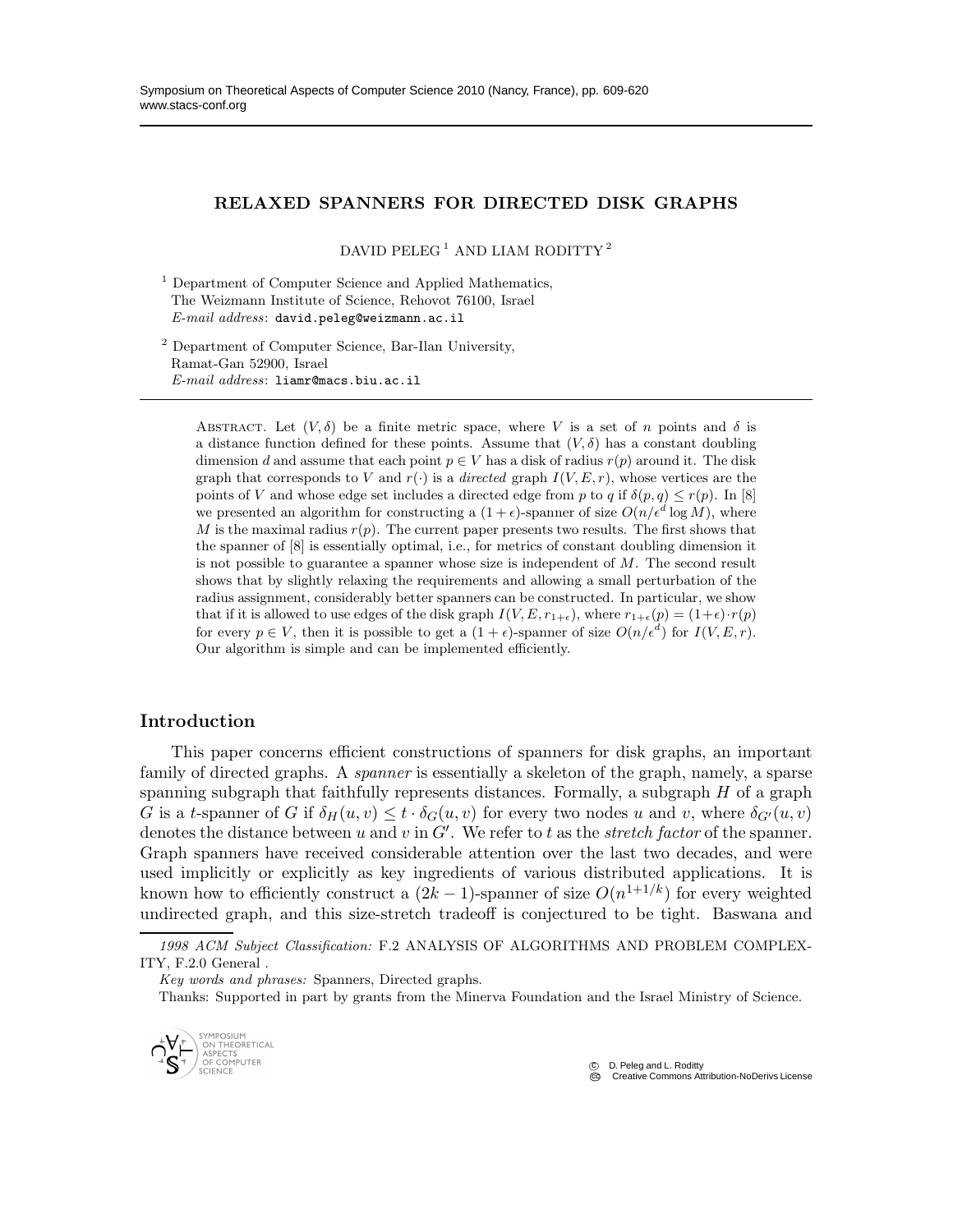Sen [?] presented a linear time randomized algorithm for computing such a spanner. In directed graphs, however, the situation is different. No such general size-stretch tradeoff can exist, as indicated by considering the example of a directed bipartite graph  $G$  in which all the edges are directed from one side to the other; clearly, the only spanner of  $G$  is  $G$ itself, as any spanner for G must contain every edge.

The main difference between undirected and directed graphs is that in undirected graphs the distances are symmetric, that is, a path of a certain length from  $u$  to  $v$  can be used also from v to u. In directed graphs, however, the existence of a path from u to v does not imply anything on the distance in the opposite direction from  $v$  to  $u$ . Hence, in order to obtain a spanner for a directed graph one must impose some restriction either on the graph or on its distances. In order to bypass the problem of asymmetric distances of directed graphs, Cowen and Wagner [5] introduced the notion of roundtrip distances in which the distance between u and v is composed of the shortest path from u to v plus the shortest path from  $v$  to  $u$ . It is easy to see that under this definition distances are symmetric also in directed graphs. It is shown by Cowen and Wagner [5] and later by Roditty, Thorup and Zwick [6] that methods of path approximations from undirected graphs can work using more ideas also in directed graphs when roundtrip distances are considered. Bollobás, Coppersmith and Elkin [?] introduced the notion of *distance preservers* and showed that they exist also in directed graphs.

In [8] we presented a spanner construction for directed graphs without symmetric distances. The restriction that we imposed on the graph was that it must be a disk graph. More formally, let  $(V, \delta)$  be a finite metric space of constant doubling dimension d, where V is a set of n points and  $\delta$  is a distance function defined for these points. A metric is said to be of *constant doubling dimension* if a ball with radius r can be covered by at most a constant number of balls of radius  $r/2$ . Every point  $p \in V$  is assigned with a radius  $r(p)$ . The disk graph that corresponds to V and  $r(\cdot)$  is a directed graph  $I(V, E, r)$ , whose vertices are the points of V and whose edge set includes a directed edge from  $p$  to  $q$  if  $q$  is inside the disk of p, that is,  $\delta(p,q) \leq r(p)$ . In [8] we presented an algorithm for constructing a  $(1 + \epsilon)$ -spanner with size  $O(n/\epsilon^d \log M)$ , where M is the maximal radius. In the case that we remove the radius restriction the resulted graph is the complete undirected graph where the weight of every edge is the distance between its endpoint. In such a case it is possible to create  $(1 + \epsilon)$ -spanners of size  $O(n/\epsilon^d)$ , see [4], [2] and [9] for more details. Moreover, when the radii are all the same and the graph is the unit disk graph then it is also possible to create  $(1 + \epsilon)$ -spanners of size  $O(n/\epsilon^d)$ , see [3], [8].

As a result of that, a natural question is whether a spanner size of  $O(n/\epsilon^d \log M)$  in the case of directed disk graph is indeed the best possible or maybe it is possible to get a spanner of size  $O(n/\epsilon^d)$  as in the cases of the complete graph and the unit disk graph. For the case of the Euclidean metric space, the answer turns out to be positive; a simple modification of the Yao graph construction [11] to fit the directed case yields a directed spanner of size  $O(n/\epsilon^d)$ . However, the question remains for more general metric spaces, and in particular for the important family of metric spaces of bounded doubling dimension.

In this paper we provide an answer for this question. We show that our construction from [8] is essentially optimal by providing a metric space with a constant doubling dimension and a radius assignment whose corresponding disk graph has  $\Omega(n^2)$  edges and none of its edges can be removed. (This does not contradict our spanner construction from [8] as the maximal radius in that case is  $\Theta(2^n)$  and hence  $\log M = n$ .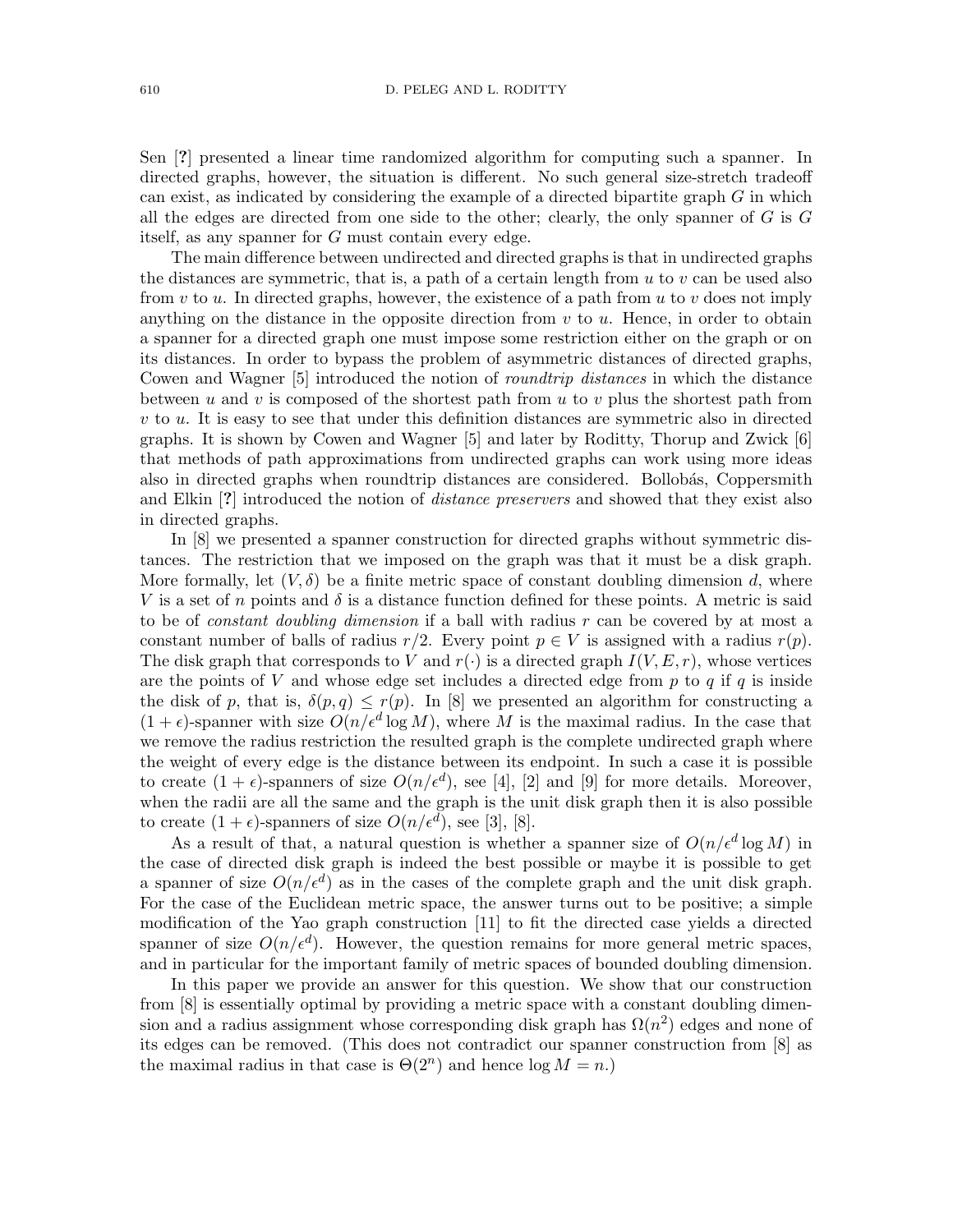This (essentially negative) optimality result motivates our main interest in the current paper, which focuses on attempts to slightly relax the assumptions of the model, in order to obtain sparser spanner constructions. Indeed, it turns out that such sparser spanner constructions are feasible under a suitably relaxed model. Specifically, we demonstrate the fact that if a small perturbation of the radius assignment is allowed, then a  $(1 + \epsilon)$ -spanner of size  $O(n/\epsilon^d)$  is attainable. More formally, we show that if we are allowed to use edges of the disk graph  $I(V, E, r_{1+\epsilon})$ , where  $r_{1+\epsilon}(p) = (1+\epsilon) \cdot r(p)$  for every  $p \in V$ , then it is possible to get a  $(1+\epsilon)$ -spanner of size  $O(n/\epsilon^d)$  for the original disk graph  $I(V, E, r)$ . This approach is similar in its nature to the notation of emulators introduced by Dor, Halperin and Zwick [1]. An emulator of a graph may use any edge that does not exist in the graph in order to approximate its distances. It was used in the context of spanners with an additive stretch.

The main application of disk graph spanners is for topology control in the wireless ad hoc network model. In this model the power required for transmitting from  $p$  to  $q$  is commonly taken to be  $\delta(p,q)^\alpha$ , where  $\delta(p,q)$  denotes the distance between p and q and  $\alpha$  is a constant typically assumed to be between 2 and 4. Most of the ad hoc network literature makes the assumption that the transmission range of all nodes is identical, and consequently represents the network by a *unit disk graph* (UDG), namely, a graph in which two nodes p, q are adjacent if their distance satisfies  $\delta(p,q) \leq 1$ . A unit disk graph can have as many as  $O(n^2)$  edges.

There is an extensive body of literature on spanners of unit disk graphs. Gao et al. [3], Wang and Yang-Li [10] and Yang-Li et al. [7] considered the restricted Delaunay graph, whose worst-case stretch is constant (larger than  $1 + \epsilon$ ). In [8] we showed that any  $(1 + \epsilon)$ geometric spanner can be turned into a  $(1 + \epsilon)$ -UDG spanner.

Disk graphs are a natural generalization of unit disk graphs, that provide an intermediate model between the complete graph and the unit disk graph. Our size efficient spanner construction for disk graphs whose radii are allowed to be slightly larger falls exactly into the model of networks in which the stations can change their transmission power. In particular our constriction implies that if any station increases its transmission power by a small fraction then a considerably improved topology can be built for the network.

Our result has both practical and theoretical implications. From a practical point of view it shows that, in certain scenarios, extending the transmission radii even by a small factor can significantly improve the overall quality of the network topology. The result is also very intriguing from a theoretical standpoint, as to the best of our knowledge, our relaxed spanner is the first example of a spanner construction for directed graphs that enjoys the same properties as the best constructions for undirected graphs. (As mentioned above, it is easy to see that for general directed graphs, it is not possible to have an algorithm that given any directed graph produces a sparse spanner for it.) In that sense, our result can be viewed as a significant step towards gaining a better understanding for some of the fundamental differences between directed and undirected graphs. Our result also opens several new research directions in the relaxed model of disk graphs. The most obvious research questions that arise are whether it is possible to obtain other objects that are known to exist in undirected graphs, such as compact routing schemes and distance oracles, for disk graphs as well.

The rest of this paper is organized as follows. In the next section we present a metric space of constant doubling dimension in which no edge can be removed from its corresponding disk graph. Section 2 first describes a simple variant of our construction from [8],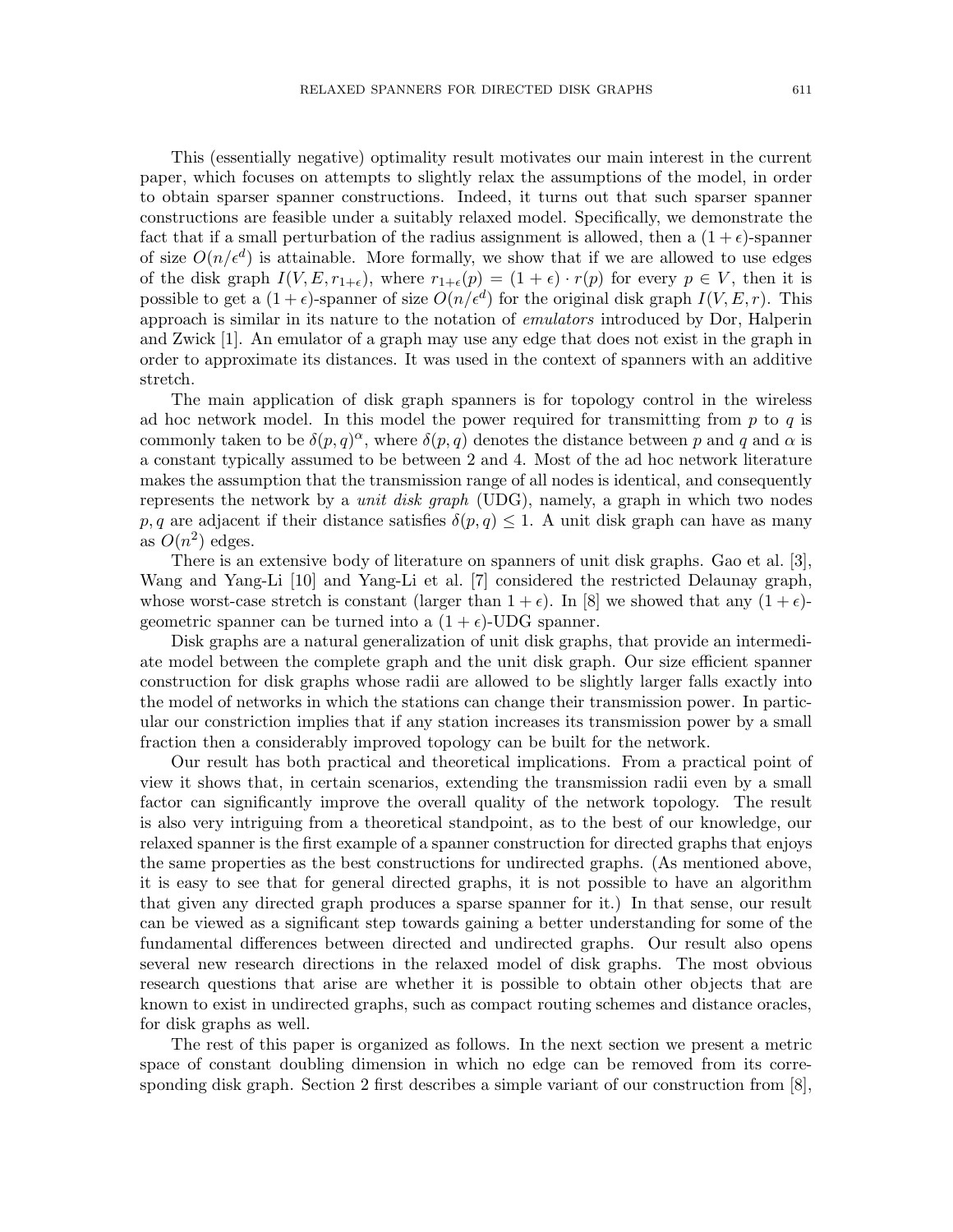

Figure 1: (a) First step in constructing the non-sparsifiable disk graph  $G$ . (b) The nonsparsifiable disk graph G.

and then uses it together with new ideas in order to obtain our new relaxed construction. Finally, in Section 3 we present some concluding remarks and open problems.

#### 1. Optimality of the spanner construction

In this section we build a disk graph G with  $2n$  vertices and  $\Omega(n^2)$  edges that is nonsparsifiable, namely, whose only spanner is G itself. In this graph  $M = \Omega(2^n)$  hence our spanner construction from [8] has a size of  $\Omega(n^2)$  and is essentially optimal.

Given a set of points, we present a distance function such that for a given assignment of radii for the points any spanner of the resulting disk graph must have  $\Omega(n^2)$  edges. We then prove that the underlying metric space has a constant doubling dimension.

We partition the points into two types,  $Y = \{y_1, \ldots, y_n\}$  and  $X = \{x_1, \ldots, x_n\}$ . We now define the distance function  $\delta(\cdot, \cdot)$  and the radii assignment  $r(\cdot)$ . The main idea is to create a bipartite graph  $G(X, Y, E)$  in which every point of Y is connected by a directed edge to all the points of X.

The distance between any two points  $x_i$  and  $x_j$  is at least  $1+\epsilon$  for some small  $0 < \epsilon < 1$ and the radius assignment of every point  $x_i$  is exactly 1. Thus, there are no edges between the points of  $X$ .

We now define the distances between the points of  $Y$  and the points of  $X$ . We start with the point  $y_1$ . Let  $\delta(y_1, x_i) = n$  for every  $x_i \in X$  and let  $r(y_1) = n$ . Place the points of X on the boundary of a ball of radius n centered at  $y_1$  such that the distance between any two consecutive points  $x_i$  and  $x_{i+1}$  is exactly  $1 + \epsilon$ . This is depicted in Figure 1(a).

Turning to the point  $y_2$ , let  $\delta(y_2, x_i) = 2n$  for every  $x_i \in X$ ,  $\delta(y_2, y_1) = 2n + \epsilon$ , and  $r(y_2) = 2n$ . Hence there is an edge from  $y_2$  to all the points of X, but no edge connects  $y_2$ and  $y_1$ .

We now turn to define the general case. Consider  $y_i \in Y$ . Let  $r(y_i) = 2^{i-1}n$  and  $\delta(y_i, x_j) = 2^{i-1}n$  for every  $x_j \in X$ . Let  $\delta(y_i, y_{i-1}) = 2^{i-1}n + \epsilon$ , and in general, for every  $0 < j < i$  we have

$$
\delta(y_i, y_j) = \sum_{k=j}^{i-1} \delta(y_{k+1}, y_k) , \qquad (1.1)
$$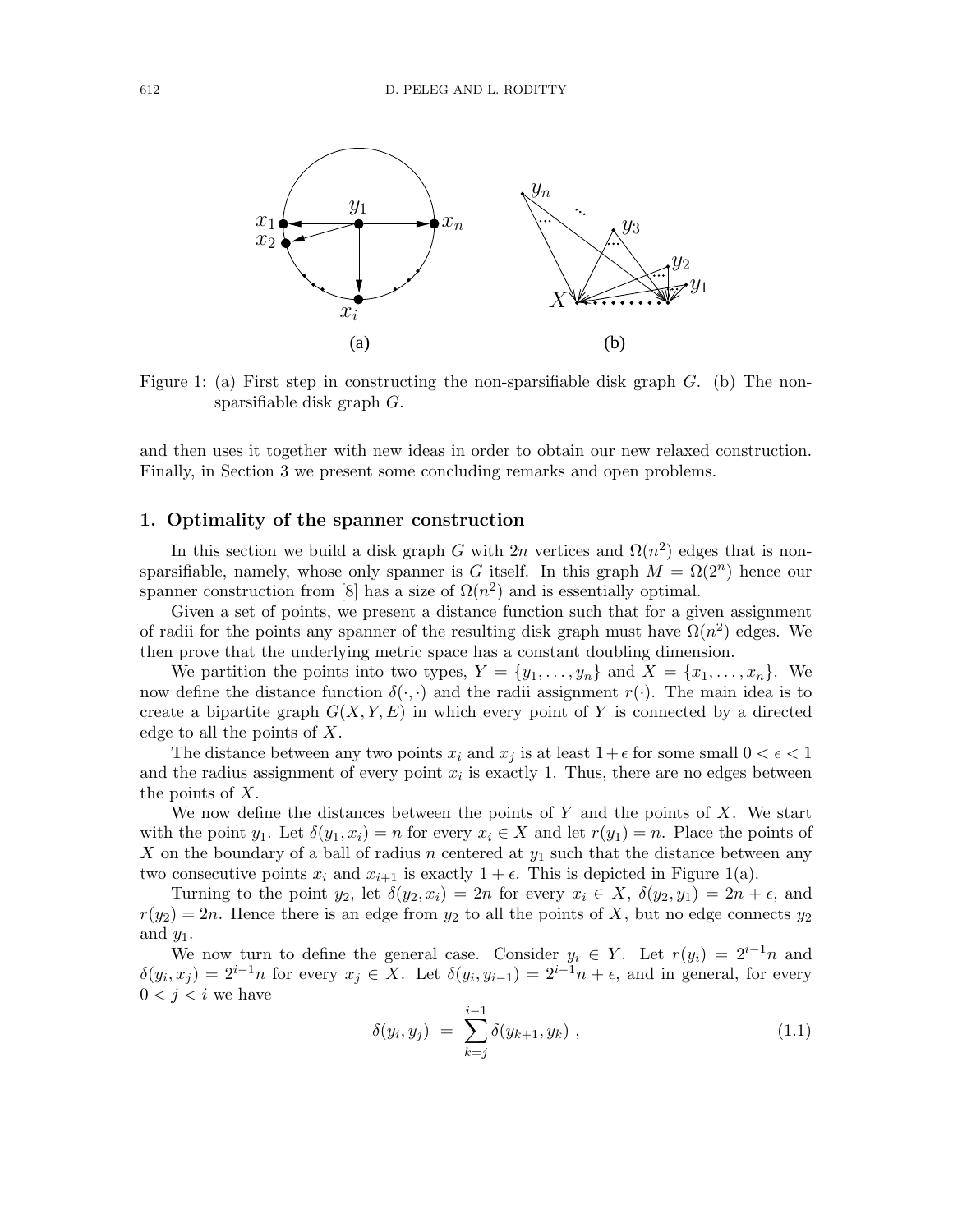implying that

$$
\delta(y_i, y_j) < 2^i n. \tag{1.2}
$$

It is easy to verify that  $y_i$  has outgoing edges to the points of  $X$  (and to them only) and it does not have any incoming edges. See Figure 1(b).

The resulting disk graph G has  $2n$  vertices and  $\Omega(n^2)$  edges. Clearly, removing any edge from  $G$  will increase the distance between its head and its tail to infinity, and thus the only spanner of  $G$  is  $G$  itself.

It is left to show that the metric space defined above for G has a constant doubling dimension. Given a metric space  $(V, \delta)$ , its *doubling dimension* is defined to be the minimal value d such that every ball B of radius r in the metric space can be covered by  $2^d$  balls of radius  $r/2$ . In the next Theorem we prove that for the metric space described above, d is constant.

#### **Theorem 1.1.** The metric space  $(X \cup Y, \delta)$  defined for G has a constant doubling dimension.

*Proof.* Let  $B$  be a ball with an arbitrary radius  $r$ . We show that it is possible to cover all the points of  $X \cup Y$  within B using a constant number of balls whose radius is r/2. The proof is divided into two cases.

**Case a:** There is some  $y_i \in Y$  within the ball B. (If there is more than one such point, then let  $y_j$  be the point whose index is maximal.) Let B' be a ball of radius  $R = 2r$ centered at  $y_j$ . Clearly  $B \subset B'$ , so  $B'$  contains all the points of B. In what follows we show that all the points of  $X \cup Y$  within  $B'$  can be covered by a constant number of balls of radius  $r/2$ . Let  $y_i$  be the point within B' whose index is maximal. We have to consider two possible scenarios. The first is that  $y_j = y_i$ . This implies that  $y_{j+1} \notin B'$ , hence  $R < \delta(y_{j+1}, y_j) = 2^{j}n + \epsilon$ . We now show that it is possible to cover B' by a constant number of balls of radius  $R/4$ . If  $R < 2^{j-1}n$ , then only  $y_j$  is within  $B'$  and it is covered by a ball of radius  $R/4$  centered at itself. If  $2^{j-1}n \leq R < 2^{j-1}n + \epsilon$ , then B' contains all the points of X and  $y_i$ . From packing arguments it follows that it is possible to cover all the points of X by a constant number of balls of radius  $n/4$ , hence also by a constant number of balls of radius  $R \geq n$ . The point  $y_i$  itself is covered by a ball centered at it. Finally, if  $2^{j-1}n + \epsilon \leq R < 2^{j}n + \epsilon$ , then  $R/4$  is at least  $2^{j-3}n + \epsilon/4$ . A ball centered at  $y_{j-3}$  of radius  $R/4$  covers every  $y_k$  within B', where  $1 \leq k \leq j-3$ , as  $\delta(y_{j-3}, y_k) \leq 2^{j-3}n$ . Hence, we cover  $Y \cap B'$  by balls of radius  $R/4$  whose centers are  $y_j$ ,  $y_{j-1}$ ,  $y_{j-2}$  and  $y_{j-3}$ . We cover  $X \cap B'$ as before. This completes the first scenario, where  $y_i = y_j$ . Assume now that  $y_i \neq y_j$ . This implies that  $\delta(y_i, y_j) \leq R$  and that  $R < \delta(y_{i+1}, y_j)$ , where the first inequality follows from the fact that  $y_i \in B'$  and the second inequality follows from the fact that  $y_i$  is the point with maximal index inside B', hence,  $y_{i+1} \notin B'$ . As  $\delta(y_i, y_{i-1}) \leq \delta(y_i, y_j)$ , we get that  $2^{i-1}n + \epsilon \leq R$ . Also, by (1.2),  $\delta(y_{i+1}, y_j) < 2^{i+1}n$ . We conclude that  $2^{i-1}n \leq R < 2^{i+1}n$ and that  $R/4 \geq 2^{i-3}n$ . A ball centered at  $y_{i-3}$  of radius  $R/4$  covers every  $y_k$  within  $B'$ , where  $k \leq i-3$ , as  $\delta(y_{i-3}, y_k) \leq 2^{i-3}n$ . Hence, we can cover  $B' \cap Y$  by balls of radius  $R/4$ whose centers are  $y_i$ ,  $y_{i-1}$ ,  $y_{i-2}$  and  $y_{i-3}$ . We cover  $X \cap B'$  as before. This completes the first case.

**Case b:** The ball  $B$  does not contain any point from  $Y$ . The points of  $X$  are spread as appears in Figure  $1(a)$ , thus by standard packing arguments, any ball that contains only points from X is covered by a constant number of balls of half the radius.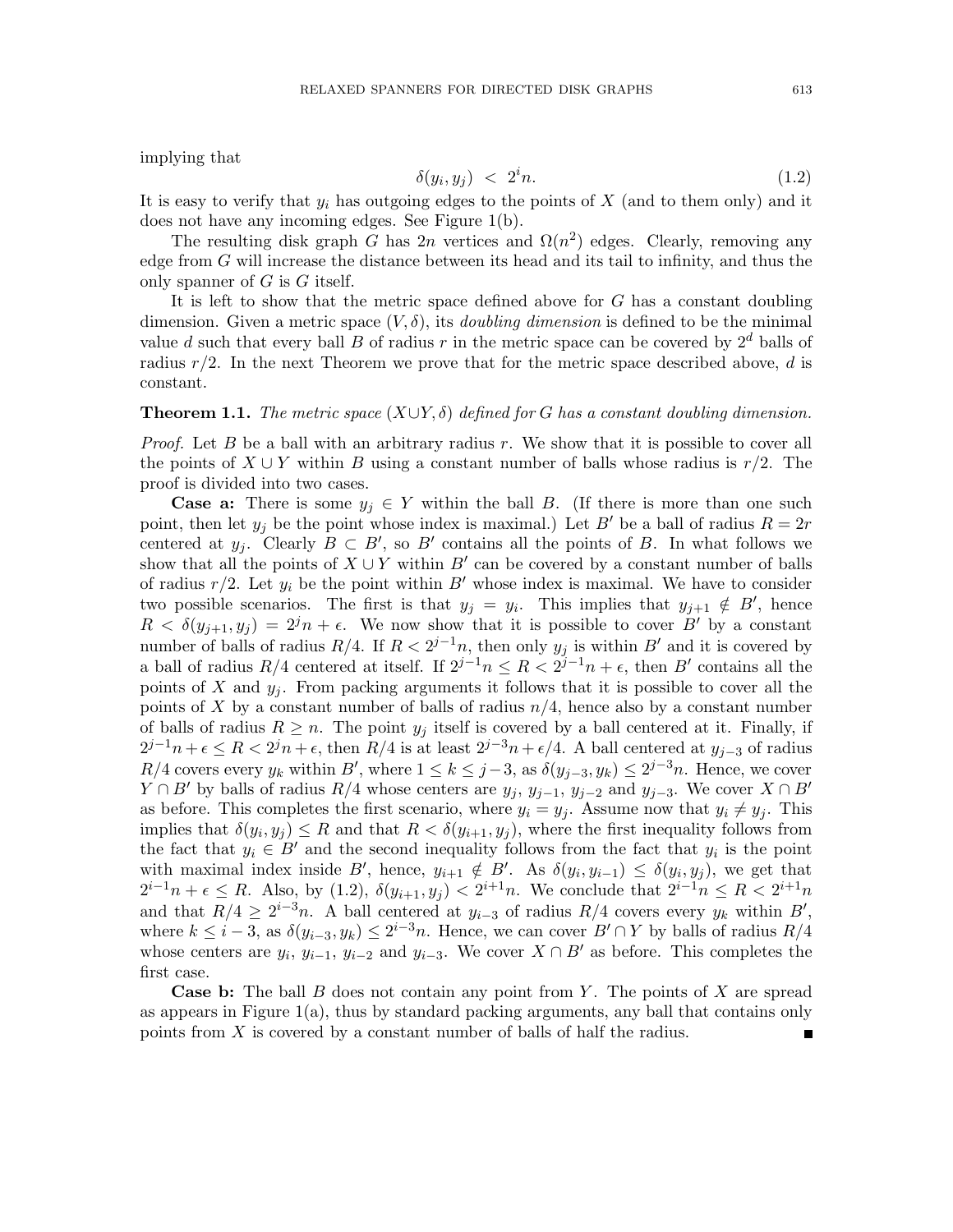#### 2. Improved spanner in the relaxed disk graph model

The (negative) optimality result from the previous section motivates us to look for a slightly relaxed definition of disk graphs in which it will still be possible to create a spanner of size  $O(n/\epsilon^d)$ .

Let  $(V, \delta)$  be a metric space of constant doubling dimension d with a radius assignment  $r(\cdot)$  for its points and let  $I = (V, E, r)$  be its corresponding disk graph. Assume that we multiply the radius assignment of every point by a factor of  $1 + \epsilon$ , for some  $\epsilon > 0$ , and let  $I' = (V, E', r_{1+\epsilon})$  be the corresponding disk graph. It is easy to see that  $E \subseteq E'$ . In this section we show that it is possible to create a  $(1+\epsilon)$ -spanner of size  $O(n/\epsilon^d)$  if we are allowed to use edges of I'. As a first step we present a simple variant of our  $(1+\epsilon)$ -spanner construction of size  $O(n/\epsilon^d \log M)$  from [8]. This variation is needed in order to obtain the efficient construction in the relaxed model which is presented right afterwards.

#### 2.1. Spanners for general disk graphs

Let  $(V, \delta)$  be a metric space of constant doubling dimension and assume that any point  $p \in V$  is the center of a ball of radius  $r(p)$ , where  $r(p)$  is taken from the range [1, M]. In this section we describe a simple variant of our construction from [8], which computes a  $(1+\epsilon)$ -spanner with  $O(n/\epsilon^d \log M)$  edges for a given disk graph. We then use this variant, together with new ideas, in order to obtain (in the next section) our main result, namely, a spanner with only  $O(n/\epsilon^d)$  edges.

The spanner construction algorithm receives as input a directed graph  $I(V, E, r)$  and an arbitrarily small (constant) approximation factor  $\epsilon > 0$ , and constructs a set of spanner edges  $E_{\text{SP}}^{\text{DIR}}$ , returning the spanner subgraph  $H^{\text{DIR}}(V, E_{\text{SP}}^{\text{DIR}})$ . The construction of the spanner is based on a hierarchical partition of the points of  $V$  that takes into account the different radius of each point. The construction operates as follows. Let  $\alpha$  and  $\beta$  be two small constants depending on  $\epsilon$ , to be fixed later on. Assume that the ball radii are scaled so that the smallest edge in the disk graph is of weight 1. Let  $i$  be an integer from the range  $[0, \lfloor \log_{1+\alpha} M \rfloor]$  and let  $M_i = M/(1+\alpha)^i$ . The edges of  $I(V, E, r)$  are partitioned into classes by length, letting  $E(M_{i+1}, M_i) = \{(x, y) | M_{i+1} \leq \delta(x, y) \leq M_i\}$ . Let  $\ell(x, y)$  be the level of the edge  $(x, y)$ , that is,  $\ell(x, y) = i$  such that  $(x, y) \in E(M_{i+1}, M_i)$ . Let p be a point whose ball is of radius  $r(p) \in [M_{i+1}, M_i]$ . It follows that level is the first level in which p can have outgoing edges. We denote this level by  $\ell(p)$ .

For every  $i \in [0, \lfloor \log_{1+\alpha} M \rfloor]$ , starting from  $i = 0$ , the edges of the class  $E(M_{i+1}, M_i)$ are considered by the algorithm in a non-decreasing order. (Assume that in each class the edges are sorted by their weight.) In each stage of the construction we maintain a set of pivots  $P_i$ . Let  $x \in V$  and let  $NN(x, P_i)$  be the nearest neighbor of x among the points of  $P_i$ . For a pivot  $p \in P_i$ , define  $\Gamma_i(p) = \{x \mid x \in V, \mathsf{NN}(x, P_i) = p, r(x) \geq \delta(x, p)\}\)$ , namely, all the points that have a directed edge to  $p$  and  $p$  is their nearest neighbor from  $P_i$ . We refer to  $\Gamma_i(p)$  as the *close neighborhood* of p.

The algorithm is given in Figure 2. Let  $(x, y)$  be an edge considered by the algorithm in the *i*th iteration. The algorithm first checks whether x or y or both should be added to the pivots set  $P_i$ . The main change with respect to [8] is that if y is assigned with a large enough radius it might become a pivot when the edge  $(x, y)$  is examined. When considering the edge  $(x, y)$ , the algorithm acts according to the following rule: If the distance from x to its nearest neighbor in  $P_i$  is greater than  $\beta M_{i+1}$  then x is added to  $P_i$ . If the distance from y to its nearest neighbor in  $P_i$  is greater than  $\beta M_{i+1}$  and the radius of y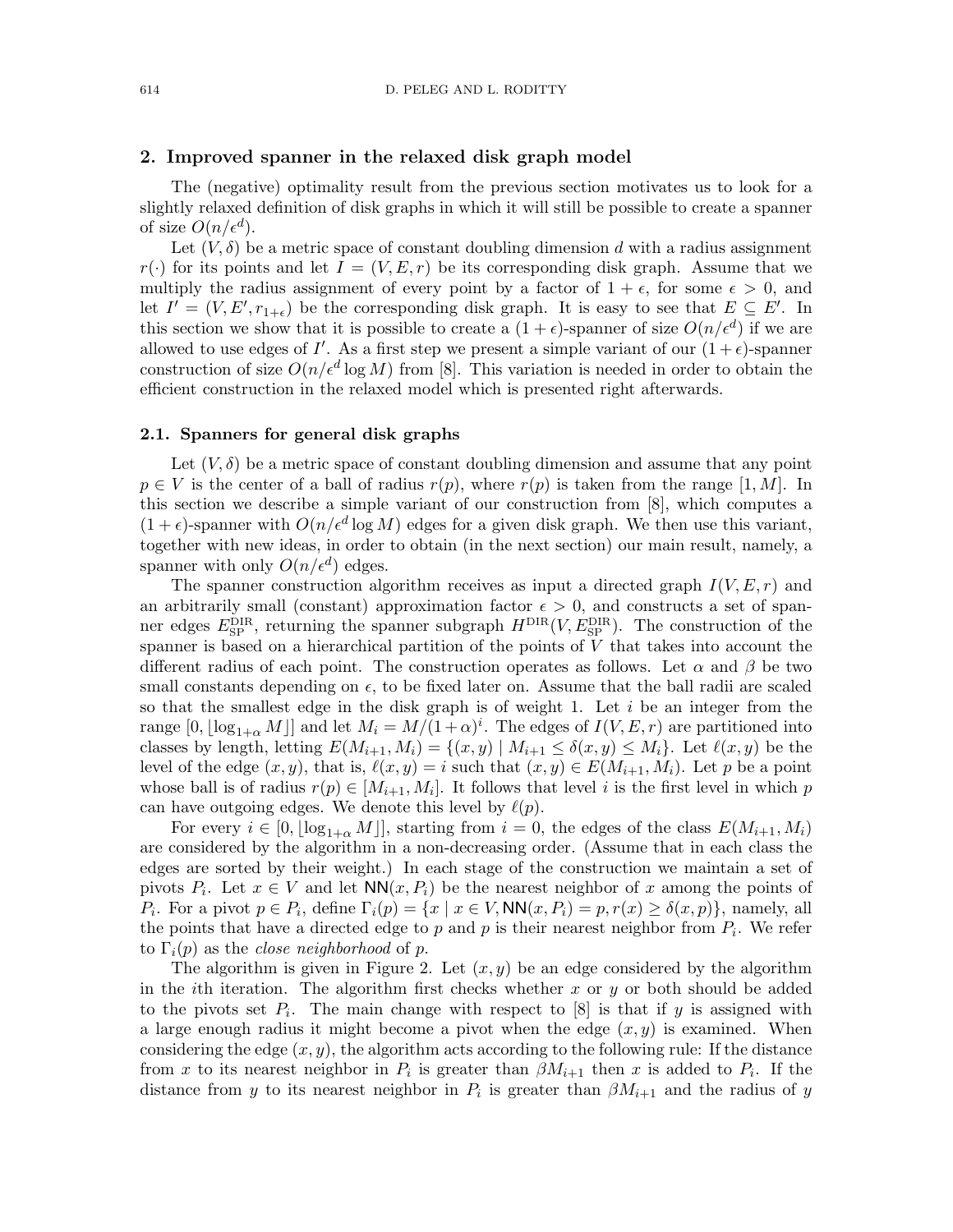Algorithm disk-spanner  $(I(V, E, R), \epsilon)$  $E_{\rm SP}^{\rm DIR} \leftarrow \phi$  $P_0 \leftarrow \phi$ for  $i \leftarrow 0$  to  $\lfloor \log_{1+\alpha} M \rfloor$ for each  $(x, y) \in E(M_{i+1}, M_i)$  do if  $\delta(NN(x, P_i), x) > \beta M_{i+1}$  then  $P_i \leftarrow P_i \cup \{x\}$ if  $\delta(NN(y, P_i), y) > \beta M_{i+1} \wedge r(y) \geq M_{i+1}$  then  $P_i \leftarrow P_i \cup \{y\}$ if  $r(y) \geq M_{i+1}$ if  $\overline{\mathcal{A}}(x', y') \in E_{\text{SP}}^{\text{DIR}}$  s.t.  $x' \in \Gamma_i(\text{NN}(x, P_i)) \wedge y' \in \Gamma_i(\text{NN}(y, P_i))$ then  $E_{\text{SP}}^{\text{DIR}} \leftarrow E_{\text{SP}}^{\text{DIR}} \cup \{(x, y)\}$ if  $r(y) < M_{i+1}$ if  $\overline{\nexists}(x',y) \in E_{\text{SP}}^{\text{DIR}}$  s.t.  $x' \in \Gamma_i(\text{NN}(x,P_i))$ then  $E_{\text{SP}}^{\text{DIR}} \leftarrow E_{\text{SP}}^{\text{DIR}} \cup \{(x, y)\}$  $P_{i+1} \leftarrow P_i$ return  $H^{\text{DIR}}(V, E_{\text{SP}}^{\text{DIR}})$ 

Figure 2: A high level implementation of the spanner construction algorithm for *general* disk graphs

is at least  $M_{i+1}$  then y is added to  $P_i$ . To decide whether the edge  $(x, y)$  is added to the spanner, the following two cases are considered. The first case is when  $r(y) \geq M_{i+1}$ . In this case, if there is no edge from the close neighborhood of  $x$  to the close neighborhood of y then  $(x, y)$  is added to the spanner. The second case is when  $r(y) \lt M_{i+1}$ . In this case, if there is no edge from the close neighborhood of x to y then  $(x, y)$  is added to the spanner. When *i* reaches  $\lfloor \log_{1+\alpha} M \rfloor$ , the algorithm handles all the edges that belong to  $E(M_{\lfloor \log_{1+\alpha} M \rfloor + 1}, M_{\lfloor \log_{1+\alpha} M \rfloor}).$  This includes also edges whose weight is 1, the minimal possible weight. The algorithm returns the directed graph  $H^{DIR}(V, E_{SP}^{DIR})$ .

In what follows we prove that for suitably chosen  $\alpha$  and  $\beta$ ,  $\hat{H}^{\text{DIR}}(V, E_{\text{SP}}^{\text{DIR}})$  is a  $(1 + \epsilon)$ spanner with  $O(n/\epsilon^d \log M)$  edges of the directed graph  $I(V, E, r)$ .

**Lemma 2.1** (Stretch). Let  $\epsilon > 0$ , set  $\alpha = \beta < \epsilon/6$  and let  $H = H^{DIR}(V, E_{SP}^{DIR})$  be the graph returned by Algorithm disk-spanner $(I(V, E, r), \epsilon)$ . If  $(x, y) \in E$  then  $\delta_H(x, y) \leq$  $(1+\epsilon)\delta(x,y).$ 

Proof. Recall that the radii are scaled so that the shortest edge is of weight 1. We prove that every directed edge of an arbitrary node  $x \in V$  is approximated with  $1 + \epsilon$  stretch. Let  $i \in [0, |\log_{1+\alpha} M|]$ . The proof is by induction on i. For a given node x, the base of the induction is the maximal value of i in which x has an edge in  $E(M_{i+1}, M_i)$ . Let j be this value for x, that is, the set  $E(M_{j+1}, M_j)$  contains the shortest edge that touches x. Every other node is at distance at least  $M_{i+1}$  away from x, hence x is a pivot at this stage and every edge that touches x from the set  $E(M_{j+1}, M_j)$  is added to  $E_{\text{SP}}^{\text{DIR}}$ .

Let  $(x, y) \in E(M_{i+1}, M_i)$  for some  $i < j$  and let  $p = \text{NN}(x, P_i)$ . Assume that  $r(y) \geq$  $M_{i+1}$  and let  $q = \text{NN}(y, P_i)$ . It follows from definition that  $\delta(x, p) \leq \beta M_{i+1}$  and  $\delta(y, q) \leq$  $\beta M_{i+1}$ .

If the edge  $(x, y)$  is not in the spanner, then there must be an edge  $(\hat{x}, \hat{y}) \in E_{\text{SP}}^{\text{DIR}}$ , where  $\hat{x} \in \Gamma_i(p)$  and  $\hat{y} \in \Gamma_i(q)$ . The crucial observation is that the radius of x and  $\hat{y}$  is at least  $M_{i+1}$ . By the choice of  $\beta$ , it follows that  $2\beta M_{i+1} < M_{i+1}$  and  $(x, \hat{x}), (\hat{y}, y) \in E$ . Thus,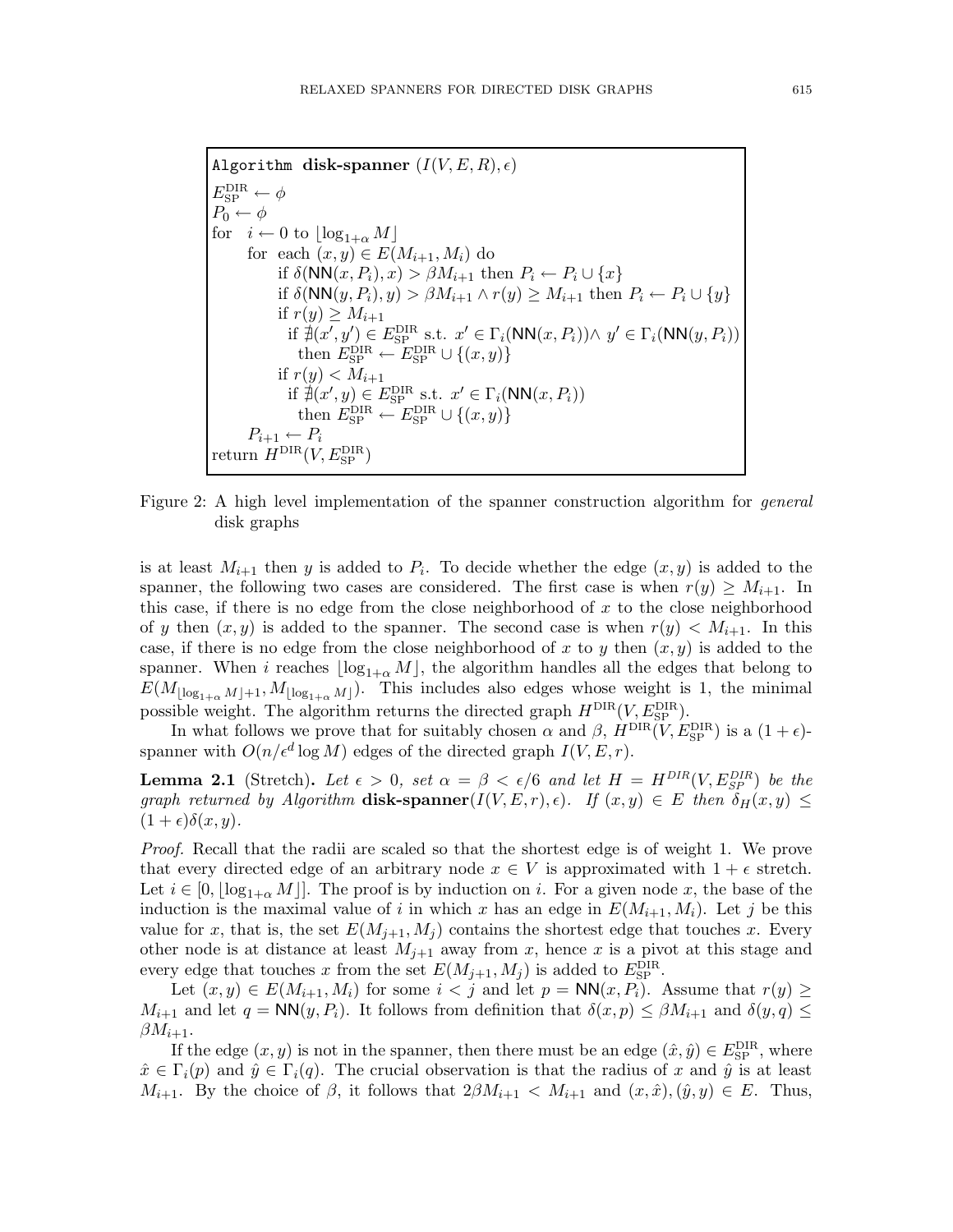there is a (directed) path from x to y of the form  $\langle x, \hat{x}, \hat{y}, y \rangle$  whose length is  $4\beta M_{i+1} + M_i$ . However, only its middle edge,  $(\hat{x}, \hat{y})$ , is in  $E_{\text{SP}}^{\text{DIR}}$ . The length of this edge is bounded by the length of the edge  $(x, y)$  since the algorithm picked the minimal edge that connects between the neighborhoods. This implies that the length of  $(\hat{x}, \hat{y})$  is at most  $M_i$ .

By the inductive hypothesis, the edges  $(x, \hat{x})$  and  $(\hat{y}, y)$  whose weight is at most  $2\beta M_{i+1}$ are approximated with  $1+\epsilon$  stretch. Thus, there is a path in the spanner from x to y whose length is at most  $(1 + \epsilon)\delta(x, \hat{x}) + M_i + (1 + \epsilon)\delta(\hat{y}, y)$ , and this can be bounded by

$$
(1+\epsilon)4\beta M_{i+1} + M_i = ((1+\epsilon)4\beta + (1+\alpha))M_{i+1}.
$$

As the edge  $(x, y) \in E(M_{i+1}, M_i)$  it follows that  $\delta(x, y) \geq M_{i+1}$ . It remains to prove that  $1 + 4\epsilon\beta + 4\beta + \alpha \leq 1 + \epsilon$ , which follows directly from the choice of  $\alpha$  and  $\beta$ .

If  $r(y) < M_{i+1}$  then there must be an edge  $(\hat{x}, y) \in E_{\text{SP}}^{\text{DIR}}$ , where  $\hat{x} \in \Gamma_i(p)$ . Following similar arguments to those used above it can be shown that there is a path in the spanner from x to y of length at most  $(1 + \epsilon)2\beta M_{i+1} + M_i$  and hence bounded by  $(1 + \epsilon)M_{i+1}$ .

The size of the spanner. We now prove that the size of the spanner  $H^{DIR}(V, E_{SP}^{DIR})$  is  $O(n/\epsilon^d \log M)$ . As a first step, we state the following well-known lemma, cf. [2].

**Lemma 2.2.** [Packing Lemma] If all points in a set  $U \in \mathbb{R}^d$  are at least r apart from each other, then there are at most  $(2R/r + 1)^d$  points in U within any ball X of radius R.

The next lemma establishes a bound on the number of incoming spanner edges that a point may be assigned on stage  $i \in [0, \lfloor \log_{1+\alpha} M \rfloor]$  of the algorithm.

**Lemma 2.3.** Let  $i \in [0, \lfloor \log_{1+\alpha} M \rfloor]$  and let  $y \in V$ . The total number of incoming edges of y that were added to the spanner on stage i is  $O(\epsilon^{-d})$ .

*Proof.* Let  $(x, y)$  be a spanner edge and let  $NN(x, P_i) = p$ . We associate  $(x, y)$  to p. From the spanner construction algorithm it follows that this is the only incoming edge of  $y$  whose source is in  $\Gamma_i(p)$ . Thus, this is the only incoming edge of y which is associated to p. Now consider all the incoming edges of  $y$  on stage i. The source of each of these edges is associated to a unique pivot within distance of at most  $M_i + 2\beta M_{i+1}$  away from y and any two pivots are  $\beta M_{i+1}$  apart from each other. Using Lemma 2.2, we get that the number of edges entering y is  $\left(\frac{M_i + 2\beta M_{i+1}}{\beta M_{i+1}} + 1\right)^d = \left((1 + \alpha)/\beta + 3\right)^d = O(\epsilon^{-d}).$ 

It follows from the above lemma that the total number of edges that were added to  $E_{\rm SP}^{\rm DIR}$  in the main loop is  $O(n/\epsilon^d \log M)$ . The total cost of the construction algorithm is  $O(m \log n)$ . For more details on the construction time see [8].

#### 2.2. Spanner for relaxed disk graphs

Let  $(V, \delta)$  be a metric space of constant doubling dimension d with a radius assignment  $r(\cdot)$  for its points and let  $I = (V, E, r)$  be its corresponding disk graph. Assume that we multiply the radius assignment of every point by a factor of  $1 + \epsilon$ , for some  $\epsilon > 0$ , and let  $I' = (V, E', r_{1+\epsilon})$  be the corresponding disk graph. In this section we show that it is possible to create a  $(1+\epsilon)$ -spanner of I of size  $O(n/\epsilon^d)$  if we are allowed to use edges of I'.

Our construction consists of two stages: a building stage and a pruning stage. The building stage creates two spanners,  $H$  and  $H'$ , using the algorithm of Section 2.1, where H is the spanner of I and  $H'$  is the spanner of I'. In the pruning stage we prune the union of these two spanners. Throughout the pruning stage we use the radius assignment of each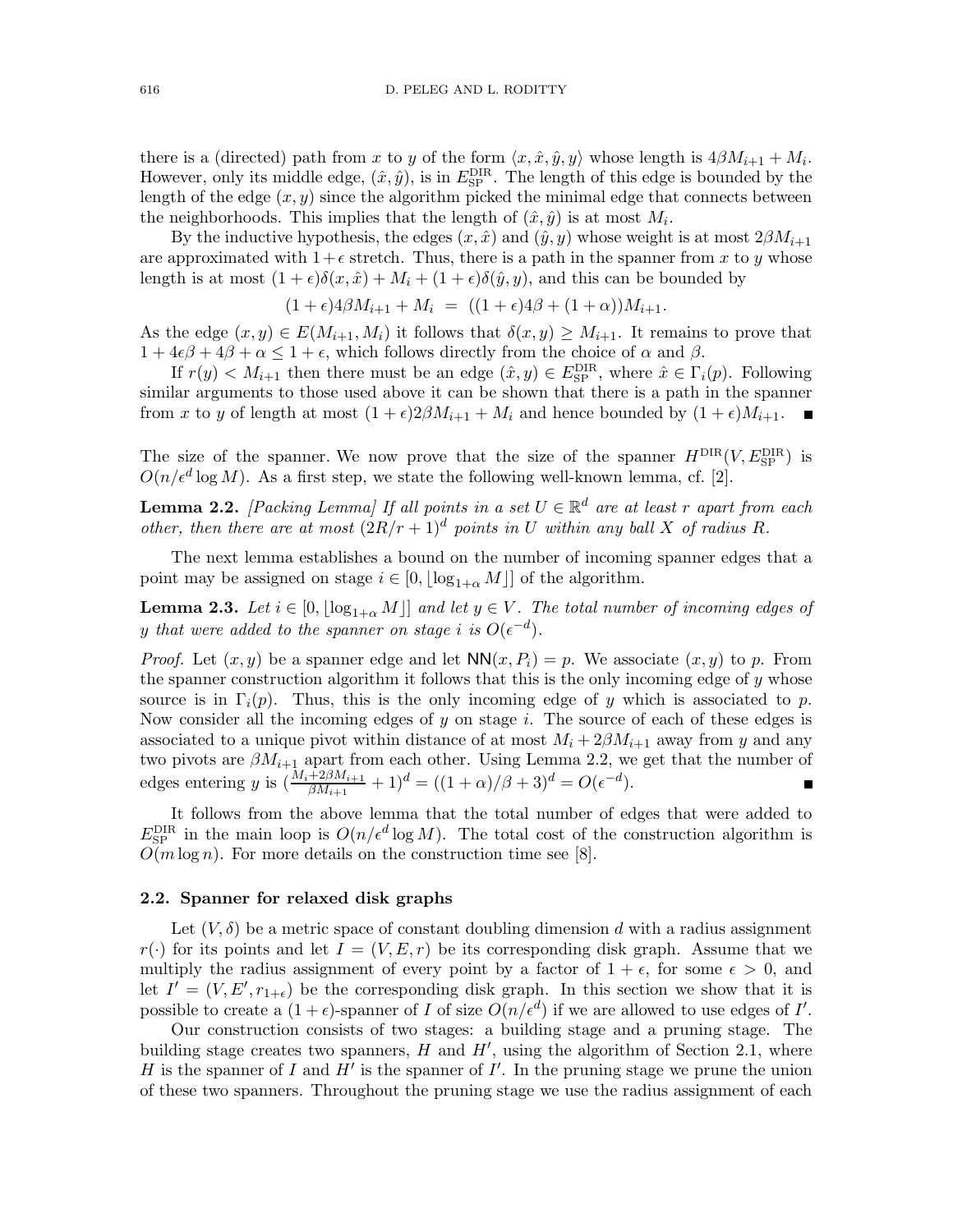point before the increase. Let  $q \in V$  and let  $\ell(q)$  be the first level in which q can have outgoing edges, that is,  $r(q) \in [M_{\ell(q)+1}, M_{\ell(q)}]$  (recall that as the levels get larger the edges get shorter). In the pruning stage we only prune incoming edges of  $q$  whose level is below  $\ell(q)$ . In other words, we do not touch the incoming edges of q that are shorter than the radius of q. The pruning is done as follow. Let  $\gamma = \log_{1+\alpha} 1/\beta + 1$ . We keep in the spanner the incoming edges of q that come from the first  $4\gamma$  different levels below  $\ell(q)$ .

Let  $\hat{H}$  be the resulting spanner and let  $\hat{E}$  be the remaining set of edges after the pruning step. In the remainder of this section we show that the size of  $\hat{H}$  is  $O(n/\epsilon^d)$  and its stretch with respect to the distances in  $I(V, E, r)$  is  $1+\epsilon$ . We start by showing that the size of H is  $O(n/\epsilon^d)$ . Notice that the first part of the proof below is possible only due to the change we have done in the previous section to our spanner construction from [8]. Roughly speaking, given an edge  $(p, q) \in E$  that is shorter than  $r(q)$  we use pivot selection also on q's side (and not only on  $p$ 's) to sparisify the graph. This allows us to deal separately with edges of q of length larger than  $r(q)$  and those of length smaller than  $r(q)$ .

Lemma 2.4.  $|\hat{E}| = O(n/\epsilon^d)$ .

*Proof.* Let  $(p, q)$  be a spanner edge that survived the pruning step. There are two possible cases to consider.

The first case is that  $\ell(p,q) > \ell(q)$ . Let  $i = \ell(p,q)$  and let  $x = NN(p, P_i)$  and  $y =$  $NN(q, P_i)$ . By packing considerations similar to Lemma 2.3 it follows that the total number of edges at level i that connects between two pivots as the edge  $(p, q)$  that are associated with x (and with y) is  $O(1/\epsilon^d)$ . The distance between x and y is at most  $2\beta M_{i+1} + M_i$ , therefore at level  $i - 2\gamma$  either x or y are no longer pivots.

Let  $x \in P_j$  and  $x \notin P_{j-1}$ , that is,  $P_j$  is the first pivot set that contains x. Then we charge x with every (incoming and outgoing) edge of this type from levels  $[j, j + 2\gamma]$  that is incident to x. Now given such an edge  $(p, q)$  whose level is i, either x or y are not pivots in level  $i - 2\gamma$ , which means that either x or y has been charged for this edge, since one of them first becomes a pivot between levels  $i - 2\gamma$  and i.

The second case is that  $\ell(p,q) \leq \ell(q)$ . In this case, it must be that level  $\ell(p,q)$  is among the  $4\gamma$  first different levels below  $\ell(q)$  from which an incoming edge is allowed to enter q. Subsequently, we associate the edge  $(p, q)$  with q, as the total number of such edges that q can have is  $O(\gamma/\epsilon^d)$ .

We now turn to prove that the stretch of the spanner  $\hat{H}$  with respect to the disk graph I is  $1 + \epsilon$ .

**Lemma 2.5.** Let  $(p,q)$  be an edge of the spanner H that was pruned. We show that there is a path in H whose length is at most  $(1+\epsilon)\delta(p,q)$ .

Proof. The proof is by induction on the lengths of the pruned edges. For the induction base let  $(p, q)$  be the shortest edge that was pruned. For every  $x \in V$ , let  $s(x)$  be the head of an edge whose level is the  $\gamma$ -th level below  $\ell(x)$  from which x has an incoming edge. Let  $q_1, \ldots q_i, \ldots$  be a sequence of points, where  $q_1 = q$  and  $q_i = s(q_{i-1})$ . As  $q_{i+1} = s(q_i)$ , it follows that  $\ell(q_{i+1}, q_i) \leq \ell(q_i) - \gamma$ . Combining this with the fact that  $\ell(q_i) \leq \ell(q_i, q_{i-1})$  we get that  $\ell(q_{i+1}, q_i) \leq \ell(q_i, q_{i-1}) - \gamma$ . Therefore,  $\delta(q_i, q_{i-1}) \leq \beta \delta(q_{i+1}, q_i)$ .

The analysis distinguishes between two cases.

**Case a:** There is a point  $q_t$  such that  $\delta(q_t, q) > \beta \delta(p, q)$ . This situation is depicted in Figure 3. (If there is more than one point that satisfies this requirement, take the one whose index is minimal.)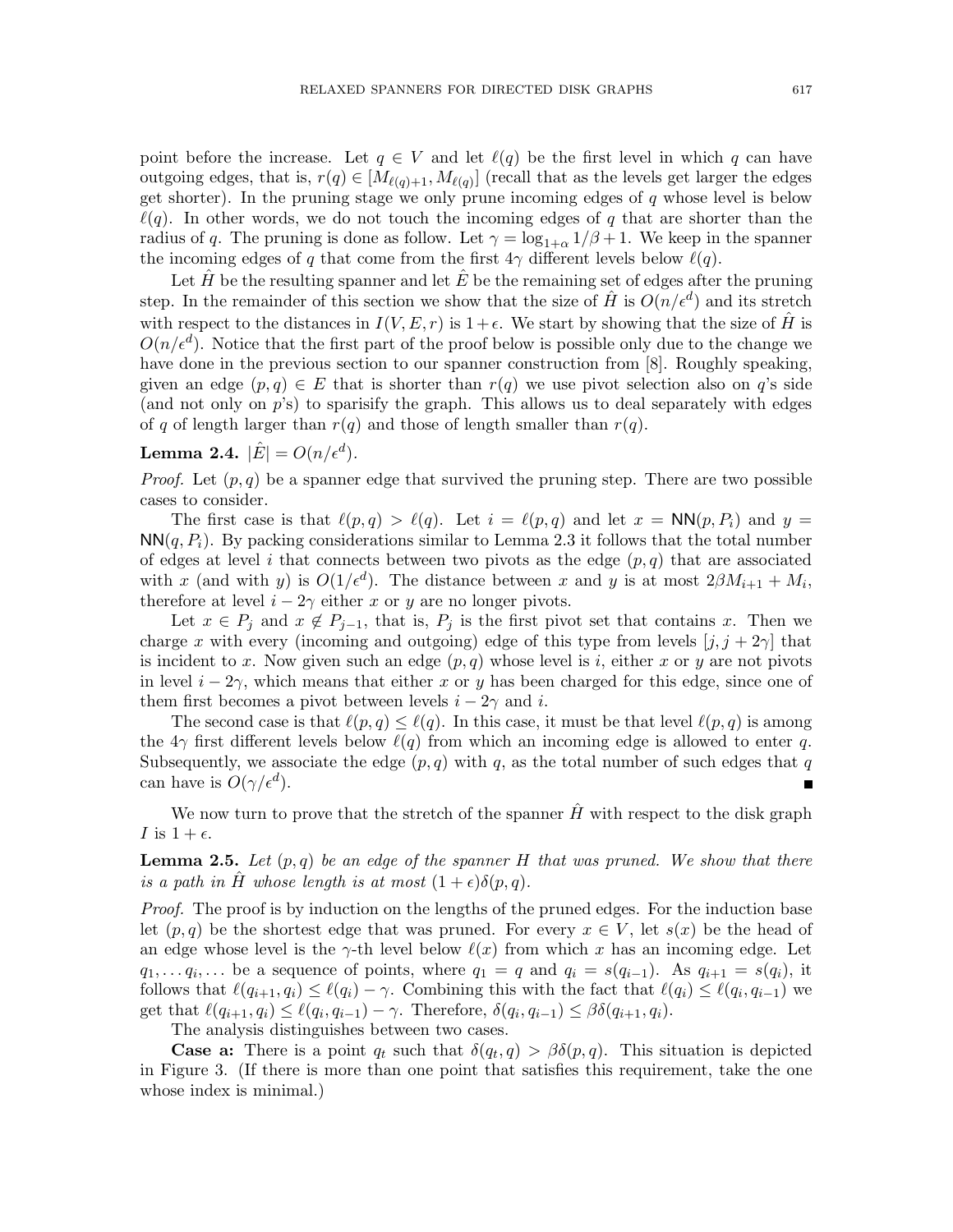

Figure 3: The case in which  $q_t$  exists

Claim:  $\delta(q_t, q_{t-1}) \geq \frac{\beta}{2}$  $\frac{\beta}{2}\delta(p,q).$ 

*Proof.* For the sake of contradiction, assume that  $\delta(q_t, q_{t-1}) < \frac{\beta}{2}$  $\frac{\beta}{2}\delta(p,q)$ . This implies that

$$
2\delta(q_t, q_{t-1}) < \beta\delta(p, q) < \delta(q_t, q) \leq \sum_{i=2}^t \delta(q_i, q_{i-1}), \tag{2.1}
$$

.

where the last inequality follows from the triangle inequality as the distance between  $q$  and  $q_t$  is at most  $\sum_{i=2}^t \delta(q_{i-1}, q_i)$ . For every  $2 \leq i \leq t-1$  we have  $\delta(q_i, q_{i-1}) \leq \beta \delta(q_{i+1}, q_i)$ , which implies that  $\delta(q_i, q_{i-1}) \leq \beta^{t-i} \delta(q_t, q_{t-1})$ . Combined with (2.1), we get

$$
\delta(q_t, q_{t-1}) \ < \ \sum_{i=2}^{t-1} \delta(q_i, q_{i-1}) \ \le \ \delta(q_t, q_{t-1}) \sum_{i=2}^{t-1} \beta^{t-i}
$$

If  $\beta < 1/2$  we have  $\sum_{i=2}^{t-1} \beta^{t-i} < 1$  and this yields a contradiction.

We now focus our attention on the point  $q_{t-1}$ . The minimality of  $q_t$  implies that  $\delta(q, q_{t-1}) \leq \beta \delta(p, q)$ . By combining it with the triangle inequality we get that  $\delta(p, q_{t-1}) \leq$  $\delta(p,q) + \beta \delta(p,q)$ . Therefore, in the graph I' there must be an edge from p to  $q_{t-1}$ .

Let  $i = \ell(p, q_{t-1})$ . There are two possible scenarios for the spanner H'. The first scenario is when  $r'(q_{t-1}) < M_{i+1}$ . In this case, there is an edge in H' from some  $x \in \Gamma_i(\mathsf{NN}(p,i))$  to  $q_{t-1}$ , whose length is at most  $\delta(p,q) + \beta \delta(p,q)$ .

There are  $4\gamma$  different levels below  $\ell(q_{t-1})$  from which edges that belong to the spanners H and  $H'$  are not being pruned and survived to the spanner H. We know that the edge  $(q_t, q_{t-1})$  is such an edge from the γ-th non-empty level below  $\ell(q_{t-1})$ . We also know that  $\delta(q_t, q_{t-1}) > \frac{\beta}{2}$  $\frac{\beta}{2}\delta(p,q)$ . Therefore, as the length of the edge  $(x, q_{t-1})$  is at most  $\delta(p,q)$  +  $\beta\delta(p,q)$  it is within the 4 $\gamma$  non-empty levels below  $\ell(q_{t-1})$  and it is not pruned. We can now build a path from  $p$  to  $q$  by concatenating three segments as follows: A path from  $p$  to  $x$ , the edge  $(x, q_{t-1})$  and a path from  $q_{t-1}$  to q. The point x is at most  $2\beta\delta(p, q) + 2\beta^2\delta(p, q)$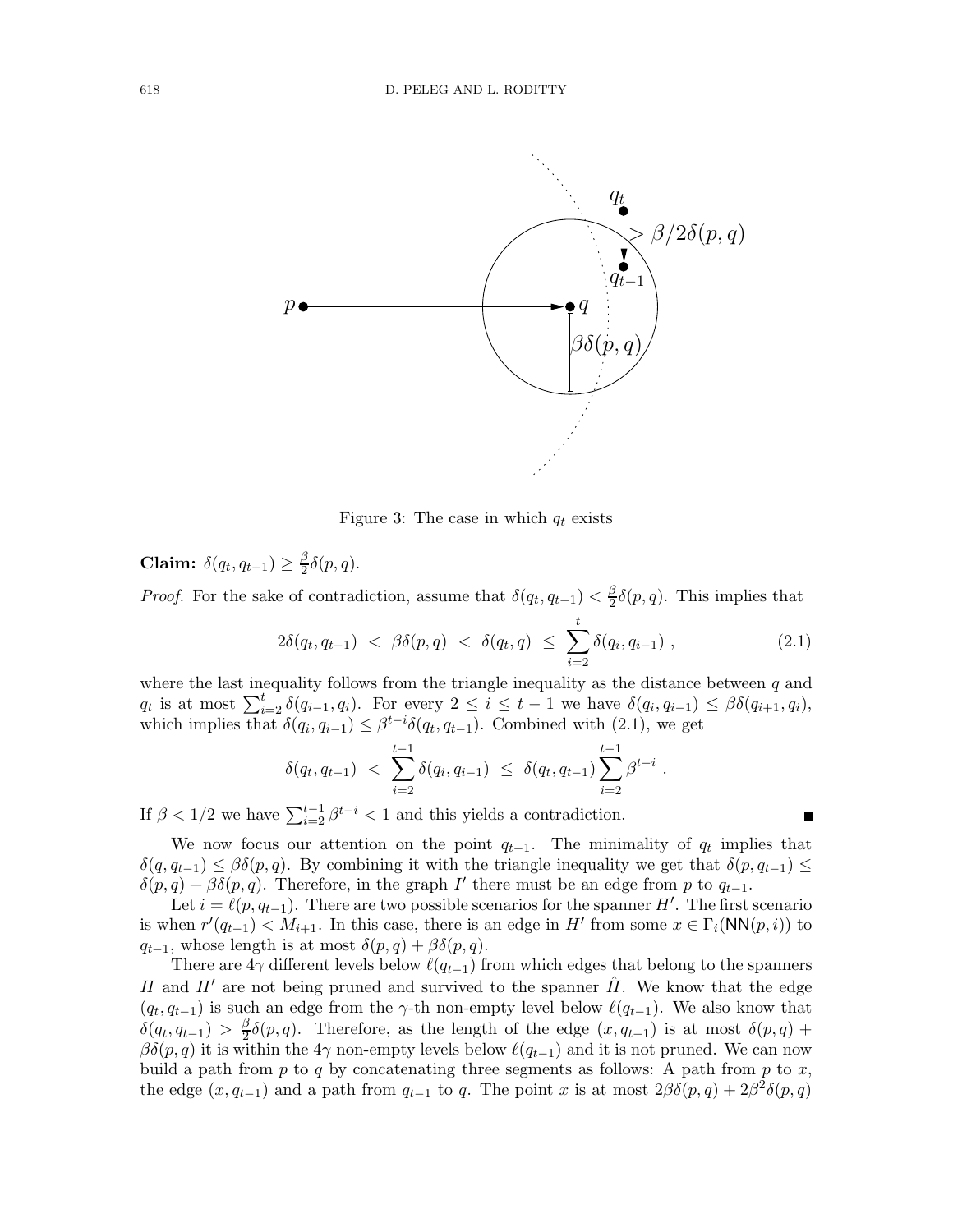away from p and for the right choice of  $\beta$  it is less than  $\delta(p,q)/(1+\epsilon)$ , hence the weight of every edge on the path that approximates the distance between x and p in  $H \cup H'$  is less than  $\delta(p,q)$ , the shortest pruned edge, and the entire path survived the punning stage. Similarly, the point  $q_{t-1}$  is at most  $\beta\delta(p,q)$  away from q and again for the right choice of β every edge on the path that approximates the distance between  $q_{t-1}$  and q survived the punning stage. Thus, we get that there is a path whose length is at most

$$
(1+\epsilon)(3\beta\delta(p,q)+2\beta^2\delta(p,q))+\delta(p,q)+\beta\delta(p,q)
$$

which is less than  $(1 + \epsilon)\delta(p, q)$  for  $\beta < \epsilon/11$ .

The second scenario is when  $r'(q_{t-1}) \geq M_{i+1}$ . In this case, there is an edge in H' from some  $x \in \Gamma_i(\mathsf{NN}(p,i))$  to some  $y \in \Gamma_i(\mathsf{NN}(q_{t-1}, i))$  whose length is at most  $\delta(p,q) + \beta \delta(p,q)$ , which is not being pruned. We can build a path from  $p$  to  $q$  by concatenating three segments as follows: A path from p to x, the edge  $(x, y)$  and a path from y to q. As before, for the right choice of  $\beta$  the paths from p to x and from y to q are composed from edges that are shorter from  $\delta(p,q)$ , the length of the shortest pruned edge, hence, from the minimality  $\delta(p,q)$  every edge on these paths survived the punning stage. We get that there is a path whose length is at most

$$
(1+\epsilon)(4\beta\delta(p,q)+5\beta^2\delta(p,q))+\delta(p,q)+\beta\delta(p,q),
$$

which is less than  $(1 + \epsilon)\delta(p,q)$  for  $\beta < \epsilon/19$ . This completes the proof for case a.

**Case b:** There is no point  $q_t$  such that  $\delta(q_t, q) > \beta \delta(p, q)$ . In this case, let  $q_{t-1}$  be the last point in the sequence of points  $q_1, \ldots, q, \ldots,$  where  $q_i = s(q_{i-1})$  and  $q_1 = q$ . Similarly to before, there are two possible scenarios for the spanner H'. Let  $i = \ell(p, q_{t-1})$ . The first scenario is when  $r'(q_{t-1}) < M_{i+1}$ . In this case, there is an edge in H' from some  $x \in \Gamma_i(NN(p, i))$  to  $q_{t-1}$  whose length is at most  $\delta(p, q) + \beta \delta(p, q)$ . This edge could not be pruned, since if it was pruned then  $q_{t-1}$  could not have been the last point in the sequence. Hence we can construct a path from  $p$  to  $q$  exactly as we have done in the first scenario of case a, described above. The second scenario is when  $r'(q_{t-1}) \geq M_{i+1}$ . In this case, we can construct a path from  $p$  to  $q$  exactly as we have done in the second scenario of case a, described above.

This completes the proof of the induction base. The proof of the general inductive step is almost identical. The only difference is that when a path is constructed from  $p$  to  $q$ , its portions from p to x and from  $q_{t-1}$  to q in the first scenario and from p to x and from y to q in the second scenario exist in  $H$  by the induction hypothesis and not by the minimality of  $\delta(p,q)$ .

We end this section by stating its main Theorem. The proof of this Theorem stems from Lemma 2.4 and Lemma 2.5.

**Theorem 2.6.** Let  $(V, \delta)$  be a metric space of constant doubling dimension with a radius assignment  $r(\cdot)$  for its points and let  $I = (V, E, r)$  be its corresponding disk graph. Let  $I' = (V, E', r_{1+\epsilon})$  be the corresponding disk graph in the relaxed model. It is possible to create a  $(1+\epsilon)$ -spanner of size  $O(n/\epsilon^d)$  for I using edges of I'.

#### 3. Concluding remarks and open problems

This paper presents a spanner construction for disk graphs in a slightly relaxed model that is as good as spanners for complete graphs and unit disk graphs. This result opens